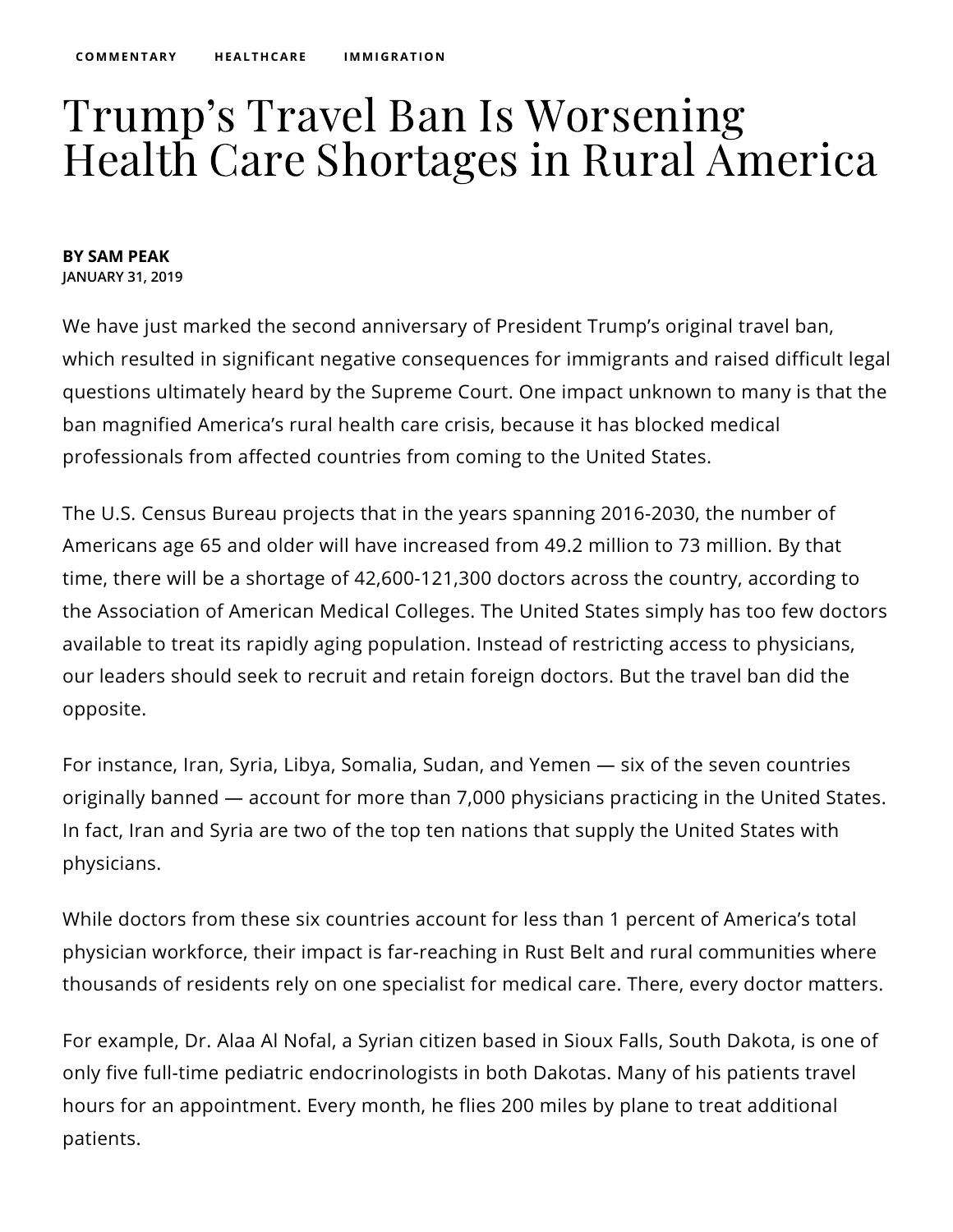A 2017 [analysis](https://immigrantdoctors.org/methodology/) by a team of Harvard and MIT economists found that doctors hailing from nations targeted by the travel ban schedule an average of 14 million patient visits each year. On the state level, they provide 1.2 million yearly appointments for residents in Michigan, 880,000 in Ohio, and 700,000 in Pennsylvania. As two of the team members who worked on the study [noted,](https://www.healthaffairs.org/do/10.1377/hblog20170306.059026/full/) these doctors are frequently "on the front lines of medical need," working in places where shortages are most severe. While the current ban slightly changed the list of restricted [countries,](https://www.nytimes.com/2018/07/01/world/americas/travel-ban-trump-how-it-works.html) there's no reason to believe the damage is any less.

## **Where Doctors from Banned Countries Practice Medicine**



Immigrant Doctors Project

[Map](https://immigrantdoctors.org/) of areas where doctors from affected countries schedule the most appointments for residents

## Photo credit: The Immigrant Doctors Project, **[obtained](https://www.nbcnews.com/health/health-care/entry-ban-could-cause-doctor-shortages-trump-territory-new-research-n729806) from NBC News**

Since foreign-trained physicians [represent](https://niskanencenter.org/blog/foreign-doctors-will-heal-america-if-congress-lets-them/) over half of America's geriatric specialists, onethird of its primary care doctors, and one-quarter of the nation's total physician workforce,